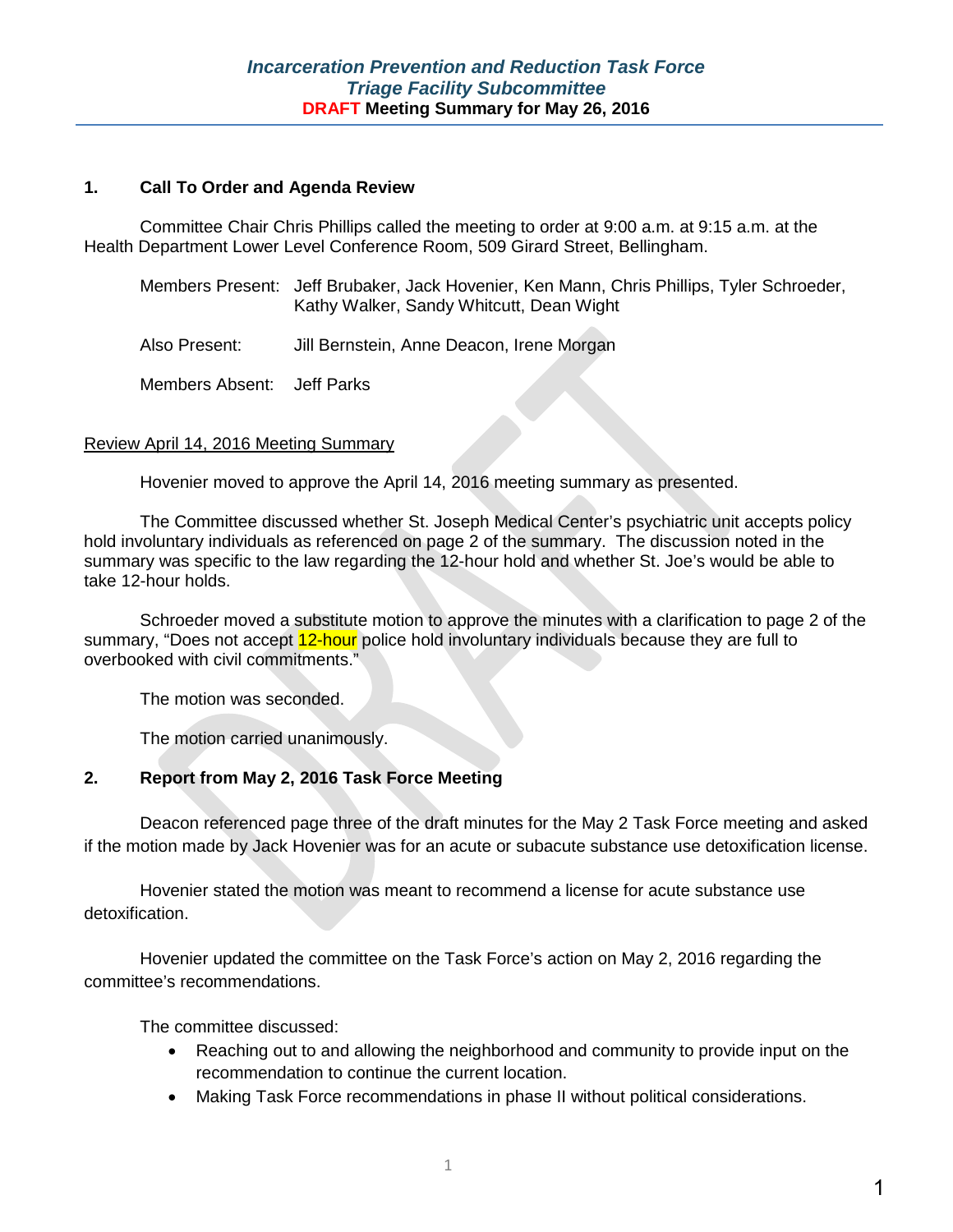### *Incarceration Prevention and Reduction Task Force Triage Facility Subcommittee* **DRAFT Meeting Summary for May 26, 2016**

• Investigating whether there are legal barriers to continuing in the current location.

#### **3. Work Plan for Phase II**

Phillips stated the direction of this committee and the Task Force is to recommend developing two 16-bed voluntary units at Division Street.

Schroeder referenced page ten of the packet and read the purpose of phase II.

The committee determined that it must continue to refine the recommendation and consider:

- Capital costs of construction
- Operational costs
- Funding sources for both capital and operational expenses
- Developing a request to the State for capital funding from either:
	- o A capital request in next year's legislative session for substance use disorder treatment facilities, and/or
	- o A grant request for up to \$2 million through the State Department of Commerce, with a preliminary application due July 16, for community mental health crisis triage beds

Deacon described the North Sound Mental Health Administration's (NSMHA) regional Behavioral Health Organization (BHO) needs assessment and proposed response regarding substance use disorder inpatient treatment. There are two parallel processes in the County and Region's plans to relocate substance use disorder inpatient treatment, given the closure of the Pioneer Center Sedro-Woolley facility

- The Region's goal to replace and relocate inpatient beds for substance abuse disorder
- The County's goal to provide an acute detoxification triage facility

The County may be able to apply for the Department of Commerce grant for crisis triage and also continue to work with the Region for capital funding for the substance use disorders. Hopefully the Region would ask for the proposed combined unit. The County is proposing to the Region that it include the substance use disorder treatment, acute detox, and mental health crisis triage.

The committee discussed whether it wants to spend time and resources considering a second location near the hospital.

The committee agreed that its work product for phase II will be to:

- Refine the proposal for the facility
- Identify capital and operating costs and funding options and strategies
- Determine whether there is property near the hospital that can be developed, but focus on Division Street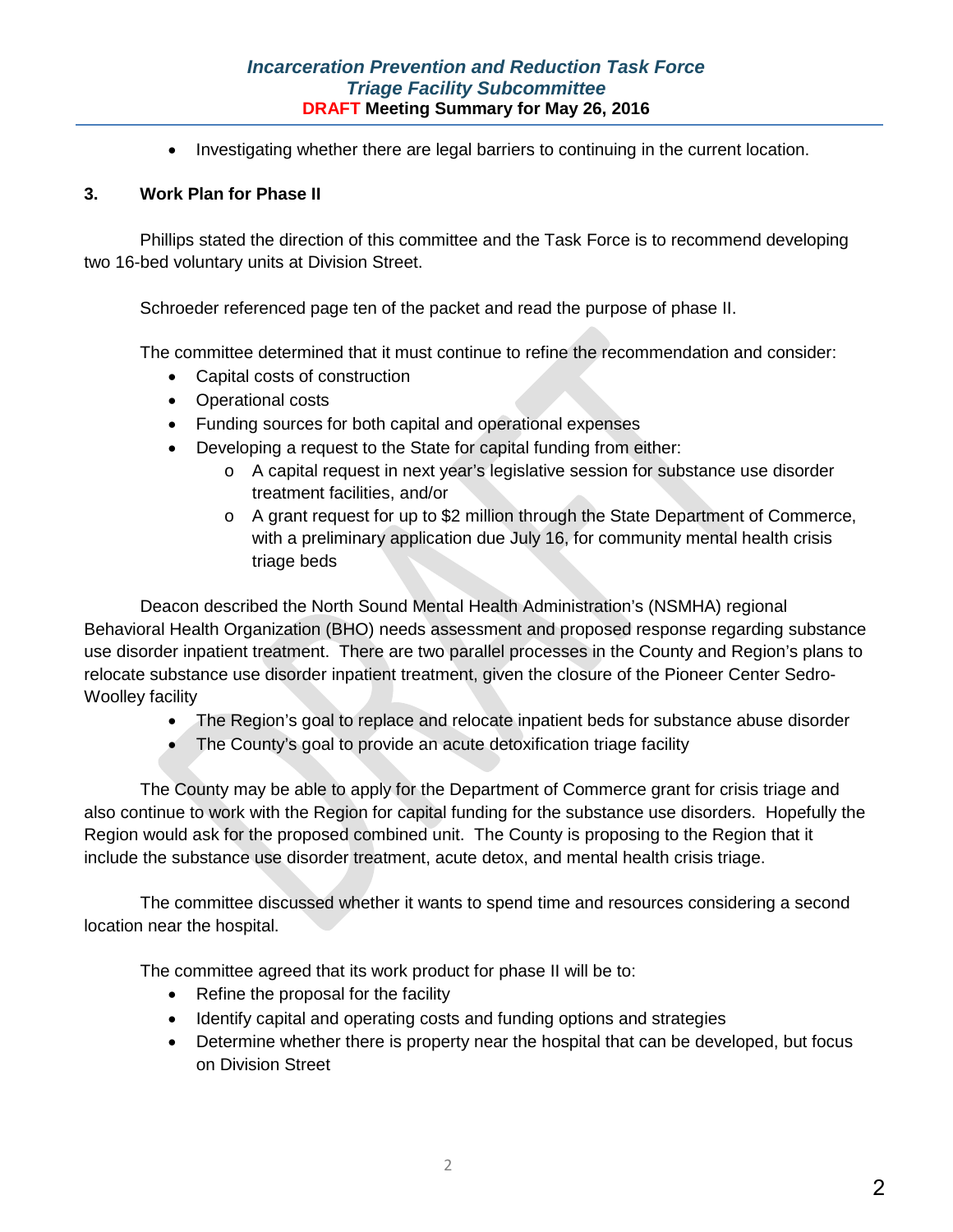### *Incarceration Prevention and Reduction Task Force Triage Facility Subcommittee* **DRAFT Meeting Summary for May 26, 2016**

Deacon stated the Health Department has done the pre-architectural designs for a facility. This committee can confirm the site and reconfirm the services and facility. They could make some changes from the plan. The architect provided square footage estimates for construction and associated fees.

The committee discussed the process for developing its work product. The committee's recommendations must include performance benchmarks for a triage facility and identify how it would reduce the jail population

The committee agreed that Forrest Longman, the Council's Legislative Analyst, can draw from work done by the County Health Department staff and the Region to draft the committee's phase II recommendations.

Phillips stated the Committee will ask Forrest Longman to develop a refined phase II proposal to deliver to the full Task Force that will:

- Focus on Division Street
- Delineate capital and operational costs and potential funding sources and strategies
- Draw from the Health Department and Region to inform that refined proposal

Mann stated the Task Force must advocate to local and State legislators to make sure funds are budgeted for these services. Mr. Longman can create reports from the work that they're doing, but he isn't authorized to do the research, develop cost estimates, or determine a funding strategy.

Schroeder stated many of the facility and funding specifications they're looking for are required for the Department of Commerce grant application. Phase II should focus on those acquisition requests.

The committee discussed potential triage facility site locations, including sites near the hospital.

### **4. Nexus of Criminal Justice and Mental Health Systems: What changes are necessary?**

Walker stated she wanted to describe certain real events that happened to illustrate how the criminal justice and mental health systems interact in reality and get feedback to identify gaps and how the systems should work better. The two systems weren't designed to share information. Statute doesn't allow the systems to share information necessary to fill gaps.

The committee discussed:

- Whether this presentation should be given to the full Task Force
- Describing these case studies through three different lenses of the criminal justice system, behavioral health system, and at the point of contact with the designated mental health professional (DMHP)
- Legal barriers:
	- o Presenting these case studies would identify individuals and violate the Health Insurance Portability and Accountability Act (HIPAA).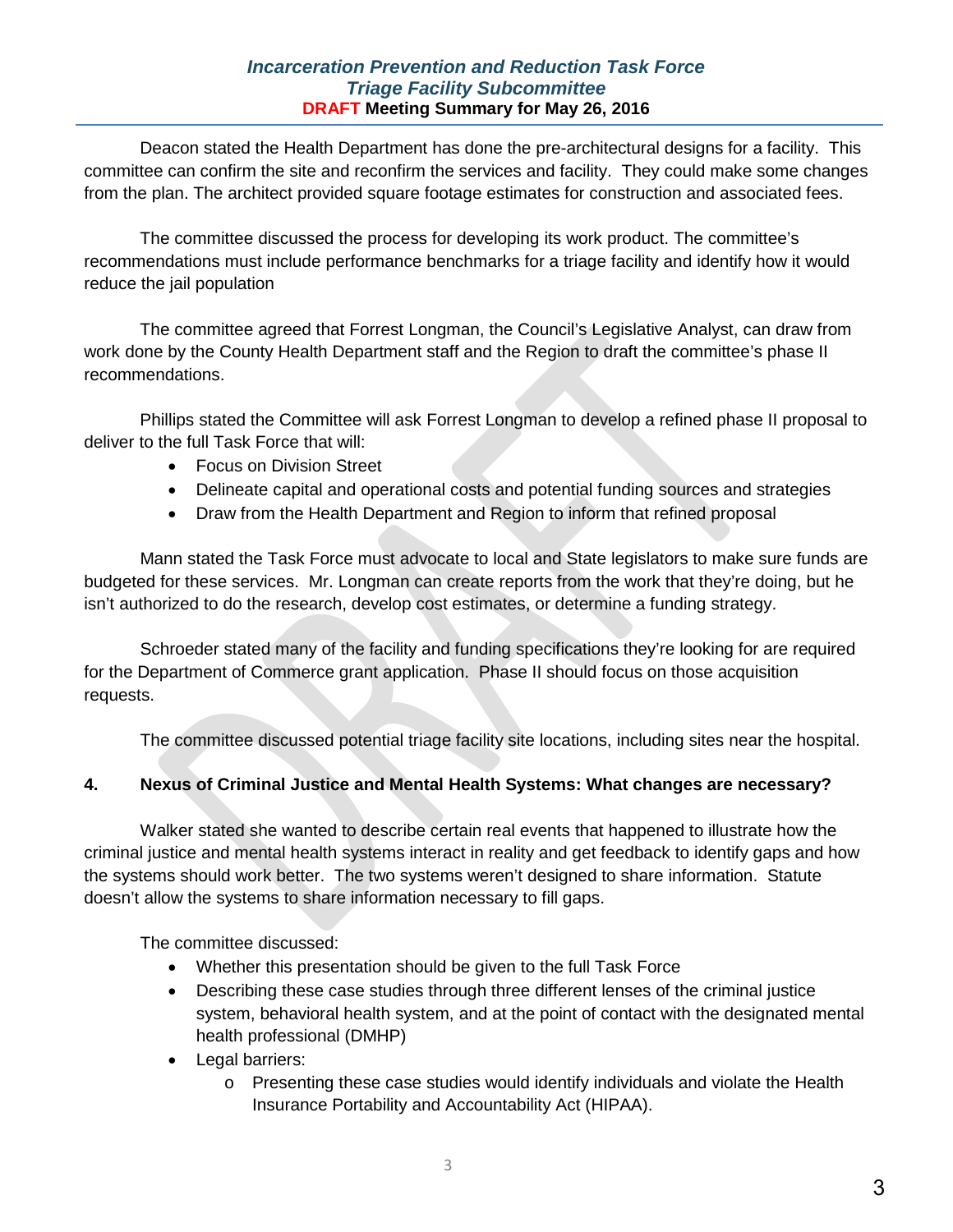### *Incarceration Prevention and Reduction Task Force Triage Facility Subcommittee* **DRAFT Meeting Summary for May 26, 2016**

- $\circ$  Mental health professionals in the system who cannot participate in a case study unless they talk anecdotally and systemically without identifiers
- $\circ$  The ability to discuss what happens during the crisis stage without revealing a specific diagnosis
- How Ms. Walker can present a case study through the criminal justice lens and Ms. Whitcutt can discuss generic situations in a way that will unravel the gaps in the systems
- The framework that allows them to unravel cases as they happen during the crisis phase, on an ongoing basis, to understand what is wrong with the system
- Whether a recommendation of the Task Force would be to advocate to the legislature that laws change to allow more open communication.

Phillips stated they are asking the Prosecutor's Office and the Region to provide case examples of crossover issues to the full Task Force.

Whitcutt stated that to be successful, the intersection of criminal justice and mental health is diversion. The intersection has to be at the point of crisis.

## **5. Next Steps: Ideas & Further Information**

Phillips stated the committee already talked about the next steps.

### **6. Next Meeting Agenda Topics**

Schroeder stated he and Ms. Deacon may be able to provide an update on the next steps for the Phase II Report.

Hovenier stated have a discussion with Mr. Longman to make sure he has the data he needs to begin drafting the phase II recommendations, which could be ready for the committee in September.

The committee agreed to change the June meeting time to 9:30 – 11:00 a.m. due to scheduling conflicts.

### **7. Public Comment**

No one spoke.

### **8. Adjourn**

The meeting adjourned at 10:15 a.m.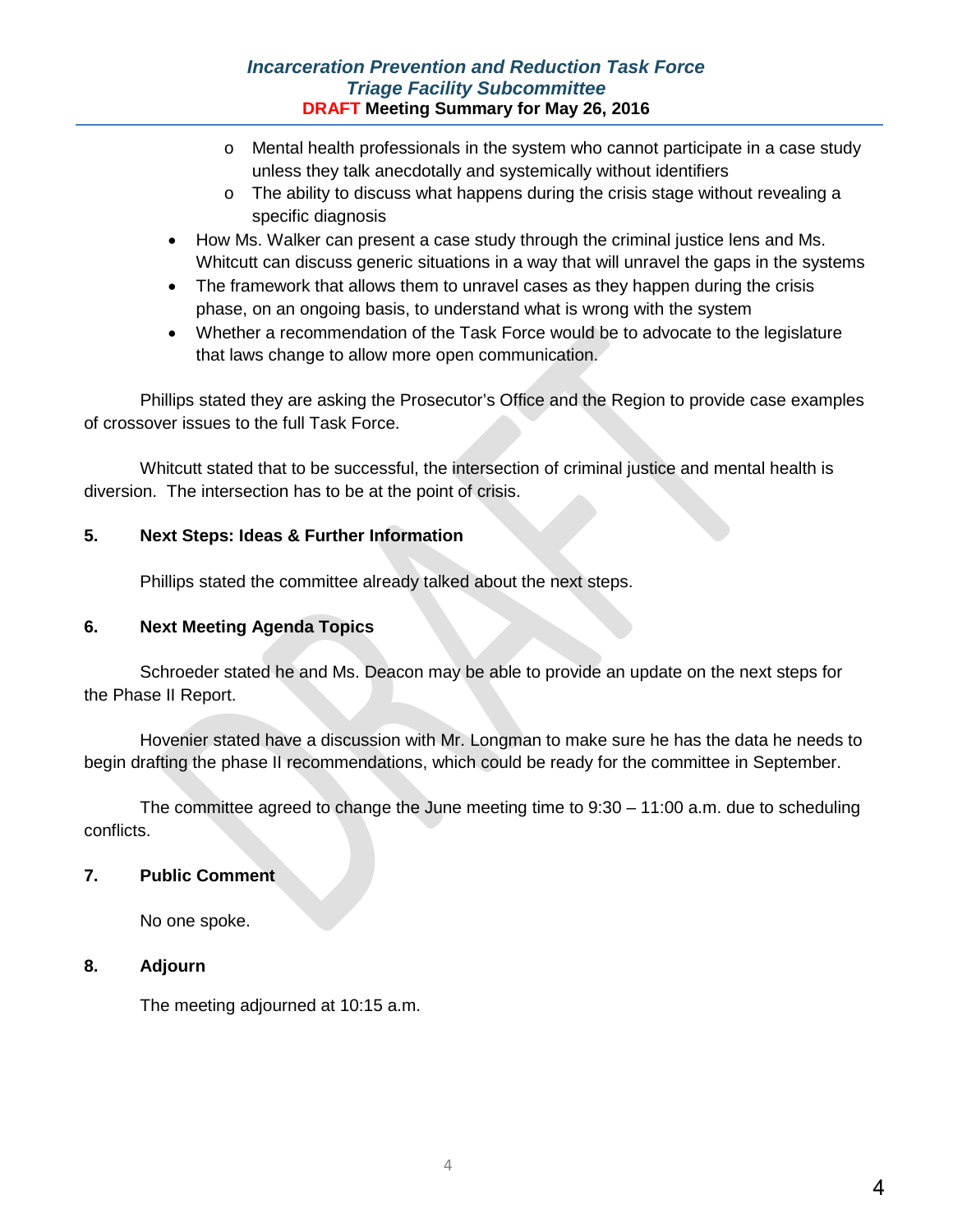#### **From:**

[Jackie Mitchell](mailto:/O=EXCHANGELABS/OU=EXCHANGE ADMINISTRATIVE GROUP (FYDIBOHF23SPDLT)/CN=RECIPIENTS/CN=A425669CEEA44036814729F76C256F17-JACKIE MITCHELL)

**Subject: Date:**

Executive Summary for planning document Monday, June 13, 2016 10:30:01 AM

# **Executive Summary**

This report was created for the purpose of informing the North Sound Behavioral Health Organization (BHO) of the existing and future behavioral health service needs in Whatcom County. The particular focus of this report is on treatment facilities. In June of 2018, in-patient and residential Substance Use Disorder (SUD) treatment beds currently located in Sedro Woolley will need to be relocated throughout the region. The facility's lease will terminate at that time. Whatcom County has engaged in an assessment process to determine local needs for these services, in conjunction with regional planning with our four county partners (Island, San Juan, Snohomish and Skagit) and the North Sound BHO.

Recent needs assessments and stakeholder meeting recommendations are a component of the report. The report facilitates a further understanding of the current needs in both substance use disorder treatment and mental health treatment services comprising the behavioral health continuum of care in the county. Many of the needs assessments and stakeholder conclusions resulted in similar findings.

A summary of the findings includes gaps in the county's triage facility capacity and the level of service in both the detox unit and the mental health crisis stabilization unit. Additional findings include the need for local substance use disorder residential treatment facilities and an expansion of medication assisted treatment with physicians willing to prescribe. Finally, identified needs for ongoing recovery support services in the community are outlined including, but not limited to the following,

- recovery house treatment,
- · outpatient program capacity,
- · staff monitored housing for residents in recovery, and
- an increased quantity of well-trained behavioral health professionals.

More specifically, recommendations of the Crisis Triage center include two 16-bed units joined in one building off a common foyer and intake space, but separately licensed to effectively establish a *Recovery Stabilization Facility.* One unit should be certified as a voluntary *Crisis Triage Program* to receive persons in mental health crisis and another should be an *Addiction Stabilization Center* that is licensed for acute substance use withdrawal. This Center will also serve as a site to initiate medication assisted treatment, and ensure linkages to community providers for ongoing services. The addition of a potential nearby residential treatment program and the development of a *Recovery House* level of care, affirm the possibility of a *Recovery Campus* with patient care ranging from medically monitored detox through outpatient care and into full long term recovery. We look forward to working with our regional partners to build a comprehensive system of treatment and recovery support services.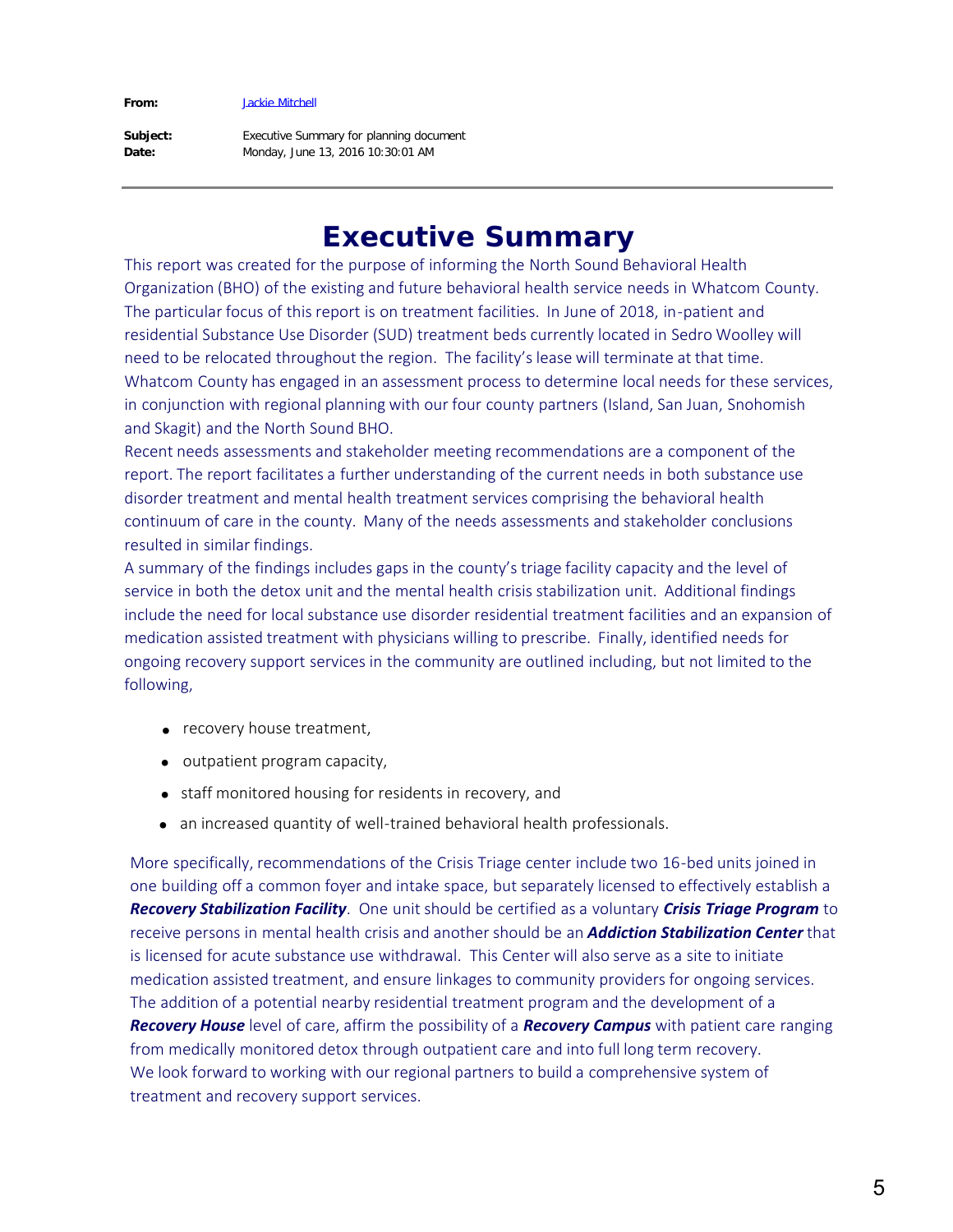Happiness is when what you think, what you say, and what you do are in harmony. *Mahatma Gandhi*

Jaculine J. Mitchell, MA, LMHC, CDP| Behavioral Health Program Specialist | 360-778-6048 Whatcom County Health Department | [Website](http://www.whatcomcounty.us/360/Health-Department)

#### **jmitchel@whatcomcounty.us**

Leading the community in promoting health and preventing disease

*\*My incoming and outgoing email communication is subject to public disclosure\**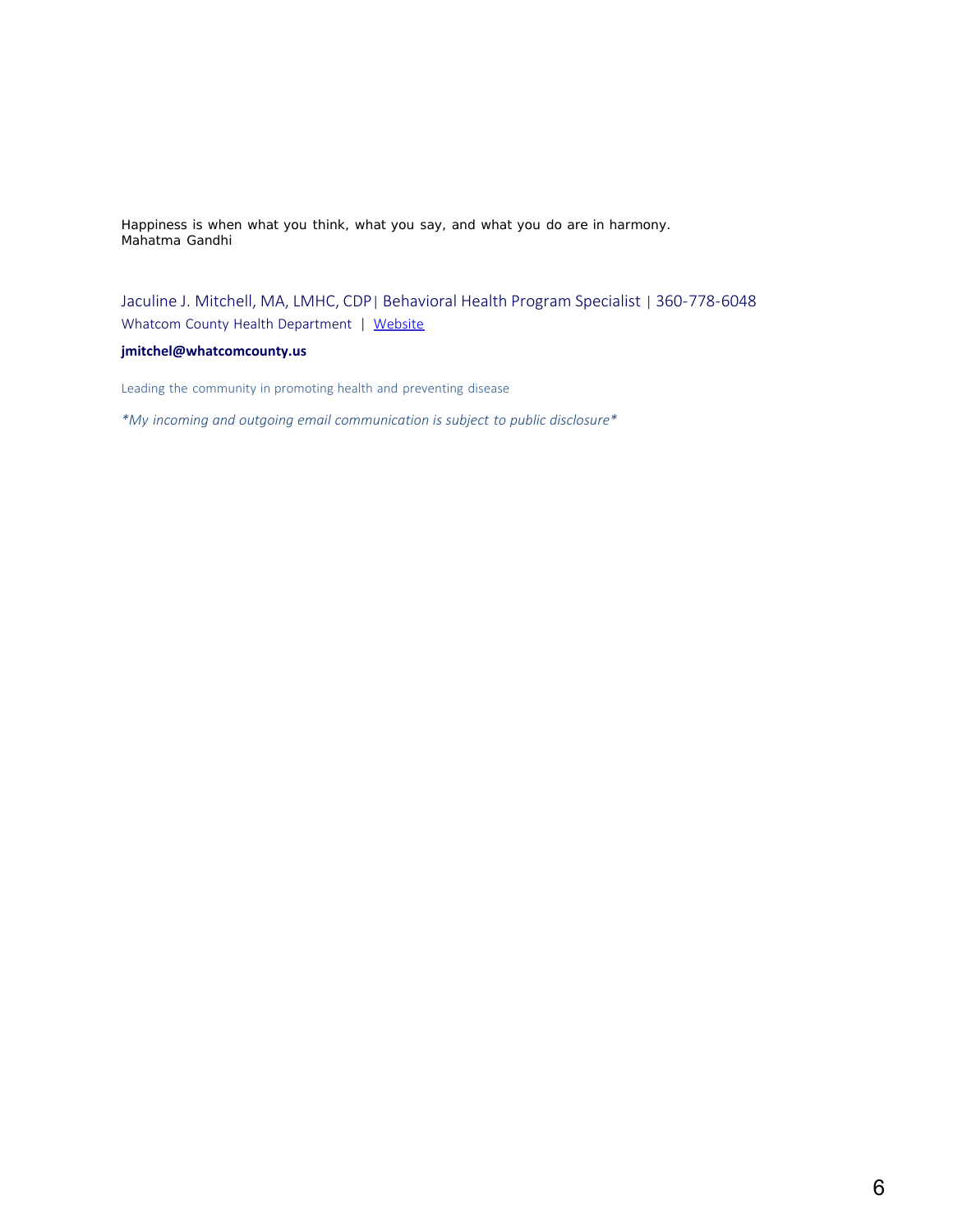

**Department of Commerce** 

# **2016 Community Behavioral Health Beds – Acute & Residential Grant Application – State Mental Hospital Diversion Projects**

Submission deadline: **Thursday, July 14, 2016** at 5:00 p.m. (must be emailed or postmarked)

**For questions regarding the application and selection process and submission of the application:** 

**Pat Gibbon** Department of Commerce P.O. Box 42525 Olympia, WA 98504-2525 (360) 725-3023 [Patricia.Gibbon@commerce.wa.gov](mailto:Patricia.Gibbon@commerce.wa.gov) 

**For questions regarding Residential Treatment Facility, Hospital Licensing, or Construction Review:**

**Julie Tomaro** Department of Health (360) 236-2937

**NOTE:** If you are one of the projects listed in Section 1007(3), (4), or (7) of the 2016 Supplemental Capital Budget, please fill out this application to provide us with the information we will need to write a contract for your project. You do not have to submit this form by July 14, but the sooner you provide us with this information, the sooner we can execute a contract and start reimbursing you for eligible project costs.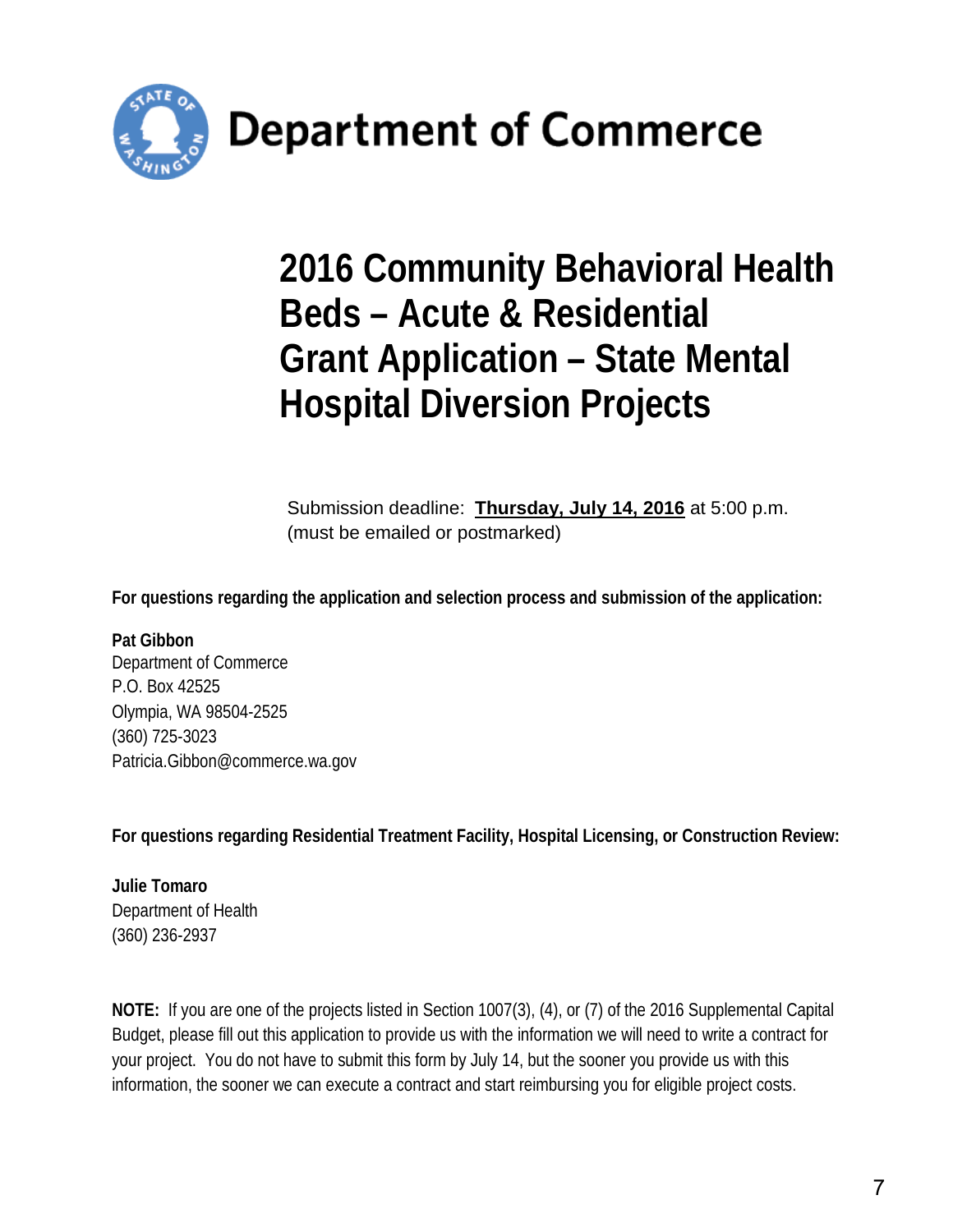# **Application Due Date: Thursday, July 14, 2016 at 5:00 p.m.**

**Please read Section 1007, specifically subsection (5), of the 2016 Supplemental Capital Budget (included at the end of the application) as well as EHB 2212 prior to filling out your information and answering the questions. EHB 2212 can be found at**  <http://lawfilesext.leg.wa.gov/biennium/2015-16/Pdf/Bills/Session%20Laws/House/2212.SL.pdf>

This application is for grants for construction and equipment costs directly associated with the establishment of community hospital inpatient psychiatric beds, free-standing evaluation and treatment facilities, enhanced services facilities (ESFs), crisis triage facilities, and crisis stabilization facilities; secure detoxification facilities and co-occurring treatment facilities; or other transitional facilities that provide for the diversion or transition of state hospital patients.

These funds may not be used for operating costs associated with the treatment of patients using these services.

**Note:** The limit of sixteen or fewer beds only applies to ESFs and crisis stabilization facilities and not to other types of facilities.

Priority for ESF development will be given to new projects that will serve Pierce or King counties and can be ready for licensing within 6 (six) months of grant award. Consideration will also be provided to currently licensed ESFs that are expanding bed capacity.

**Grant Limit:** Each competitive award is limited to \$2.0 million. If you are applying for more than one project you must indicate the priority of the projects. Based on demand, Commerce reserves the right to offer reduced award amounts in order to fully obligate the grant funding. Commerce will notify applicants prior to announcing awards to inform them of a reduced offer. Commerce also reserves the right to prioritize grants to applicants that have not previously received funding through this program.

| Applicant:                                                                              | Click here to enter text.                                          |                           |            |               |
|-----------------------------------------------------------------------------------------|--------------------------------------------------------------------|---------------------------|------------|---------------|
|                                                                                         |                                                                    |                           |            |               |
| <b>Contact Name:</b>                                                                    | Click here to enter text.                                          |                           |            |               |
| Phone:                                                                                  | Click here to enter text.                                          |                           |            |               |
| Email:                                                                                  | Click here to enter text.                                          |                           |            |               |
| Address:                                                                                | Click here to enter text.                                          |                           |            |               |
| City:                                                                                   | Click here to enter text. <b>WA Zip:</b> Click here to enter text. |                           |            |               |
| County:                                                                                 | Click here to enter text.                                          |                           |            |               |
| State Legislative District of the Project:                                              |                                                                    | Click here to enter text. |            |               |
| Congressional District of the Project:                                                  |                                                                    | Click here to enter text. |            |               |
|                                                                                         |                                                                    |                           |            |               |
|                                                                                         |                                                                    |                           |            |               |
| Is your facility a critical access hospital?                                            |                                                                    |                           | $\Box$ Yes | No.<br>$\Box$ |
|                                                                                         |                                                                    |                           |            |               |
| Do you currently have a Certificate of Need for new beds identified in this application |                                                                    |                           |            |               |

[\(WAC 246-310\)](http://apps.leg.wa.gov/wac/default.aspx?cite=246-310)? ☐ Yes ☐ No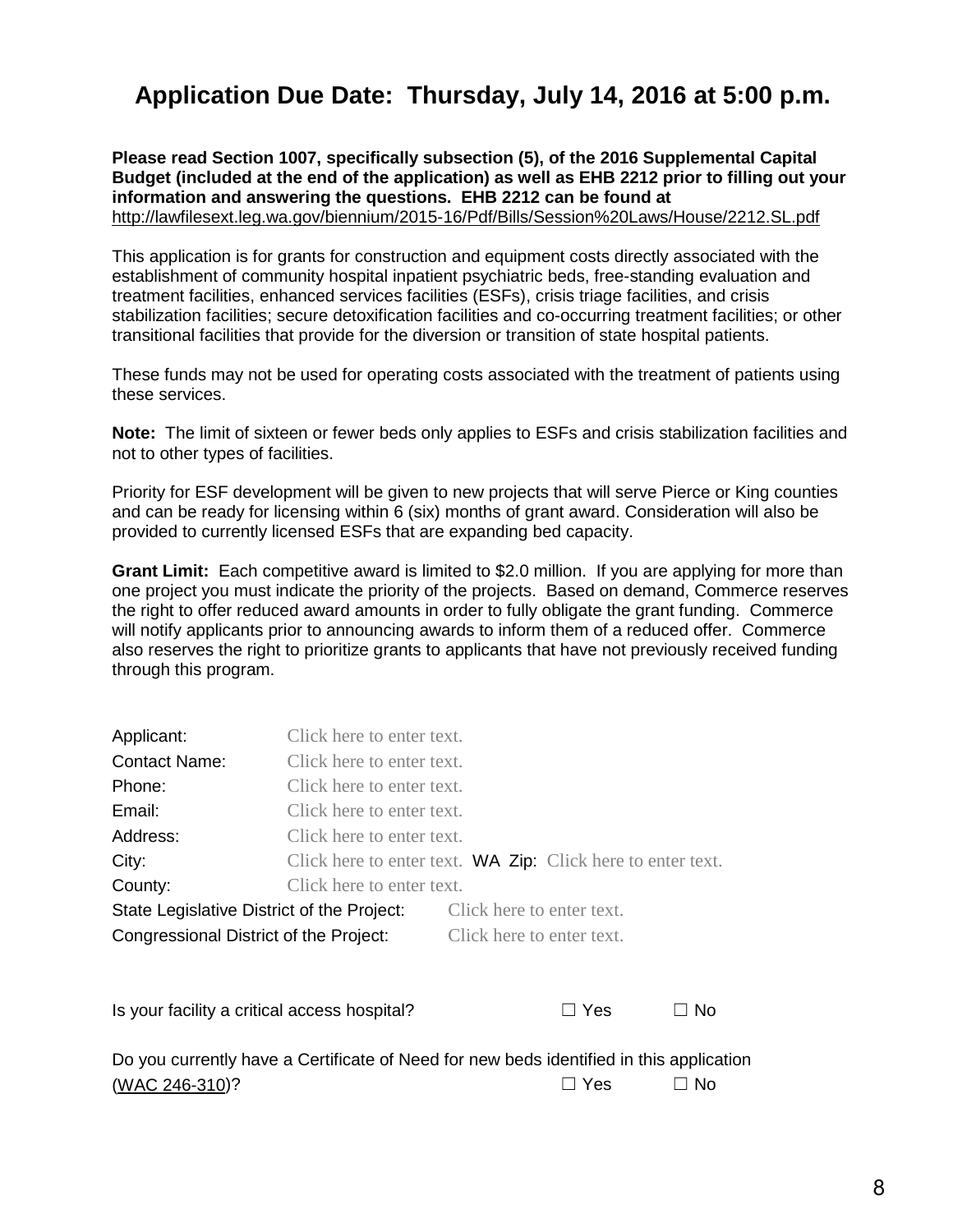Would you be exempt from Certificate of Need requirements under [EHB 2212](http://lawfilesext.leg.wa.gov/biennium/2015-16/Pdf/Bills/Session%20Laws/House/2212.SL.pdf) if you receive a grant?  $\Box$  Yes  $\Box$  No

For Certificate of Need questions contact the [Certificate of Need Program](http://www.doh.wa.gov/LicensesPermitsandCertificates/FacilitiesNewReneworUpdate/CertificateofNeed.aspx) at the Washington State Department of Health at (360) 236-2955. Funds awarded through this grant process may be contingent on receiving a Certificate of Need, if required for your facility. If a Certificate of Need is required for your facility, please start the application process with the Department of Health as soon as possible. If you are developing an ESF, funds are contingent upon verification by the Aging and Long Term Support Administration that the project plans would address an identified geographic need.

Which license(s) will your project hold?

| Acute Care Hospital (WAC 246-320)            | $\Box$ Yes | $\Box$ No |
|----------------------------------------------|------------|-----------|
| Psychiatric Hospital (WAC 246-322)           | $\Box$ Yes | $\Box$ No |
| Residential Treatment Facility (WAC 246-337) | $\Box$ Yes | $\Box$ No |
| Enhanced Services Facilities (WAC 388-107)   | $\Box$ Yes | $\Box$ No |

1. List the Managed Care Entity or Entities (MCEs) and contact information of the person(s) you collaborated with to develop this application below. An MCE could include a: Behavioral Health Organization (BHO), Behavioral Health Administrative Services Organization (BH-ASO) or a Managed Care Organization (MCO).

| $MCE(s)$ :                | Click here to enter text. | Click here to enter text. |
|---------------------------|---------------------------|---------------------------|
| <b>MCE Contact Name:</b>  | Click here to enter text. | Click here to enter text. |
| <b>MCE Contact Phone:</b> | Click here to enter text. | Click here to enter text. |
| <b>MCE Contact Email:</b> | Click here to enter text. | Click here to enter text. |
|                           |                           |                           |
| $MCE(s)$ :                | Click here to enter text. | Click here to enter text. |
| <b>MCE Contact Name:</b>  | Click here to enter text. | Click here to enter text. |
| <b>MCE Contact Phone:</b> | Click here to enter text. | Click here to enter text. |
| <b>MCE Contact Email:</b> | Click here to enter text. | Click here to enter text. |

#### 2. If the project is not at the location above, where is your project located?

| Address: | Click here to enter text. |                                                                    |
|----------|---------------------------|--------------------------------------------------------------------|
| City:    |                           | Click here to enter text. <b>WA Zip:</b> Click here to enter text. |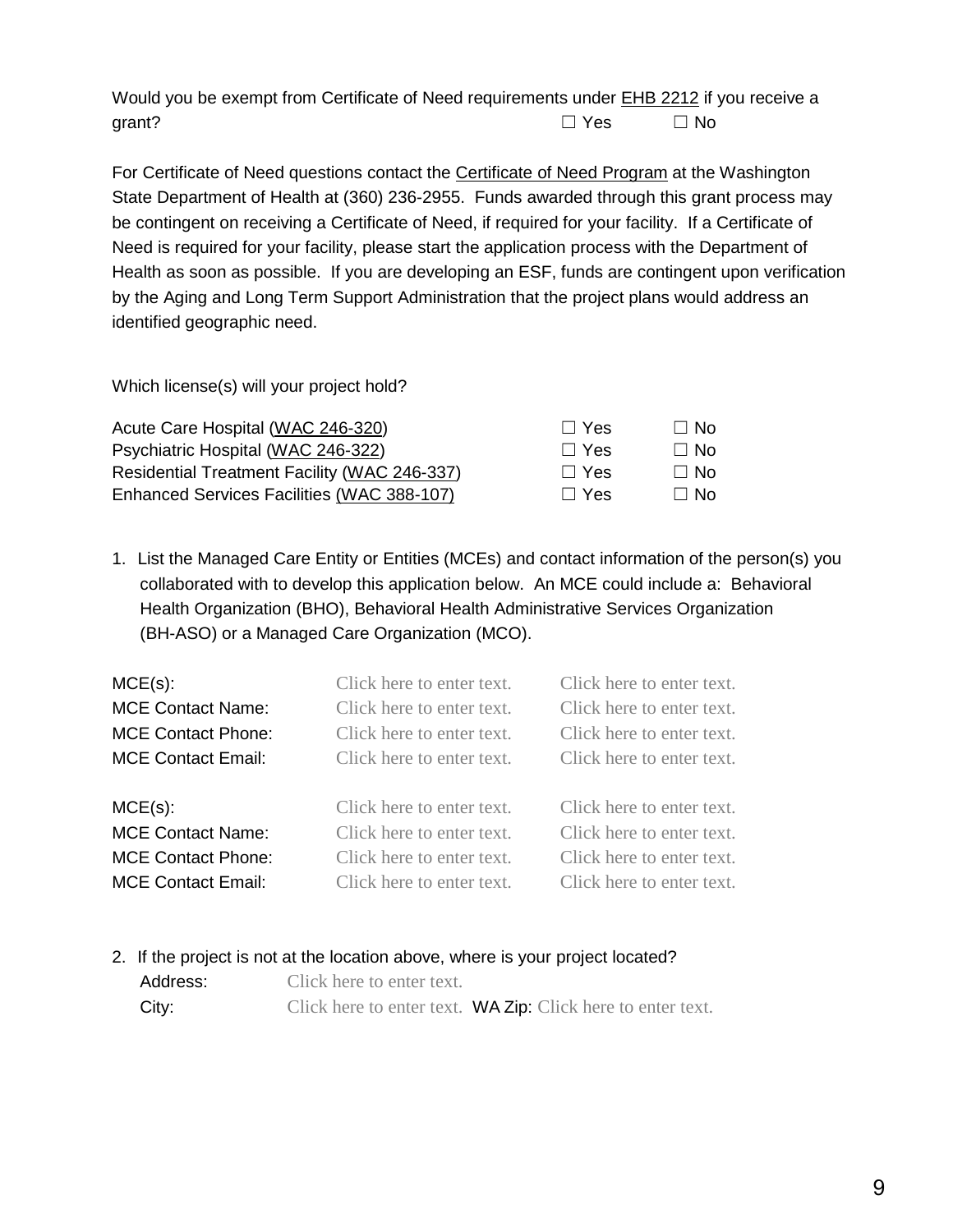3. What rural and/or urban area(s) will the facility serve? For rural areas, please include the name of the county (or counties) to be served. For urban areas, please include the name of the cities and county (or counties) to be served.

Click here to enter text.

- 4. Please describe your project, including:
	- a. Whether this project is a stand-alone facility or part of a larger facility;
	- b. Total square footage of the project;
	- c. Number of new community hospital inpatient psychiatric beds;
	- d. Free-standing evaluation and treatment facilities;
	- e. Enhanced services facilities;
	- f. Crisis triage centers;
	- g. Crisis stabilization facilities;
	- h. Secure detoxification facilities;
	- i. Co-occurring treatment facilities;
	- j. Other transitional facilities that provide for the diversion or transition of state hospital patients;
	- k. Specific use of state grant funds; and
	- l. Total number of beds.

Click here to enter text.

5. List any existing licensed facilities that will be part of this project. Include license number and expiration date. If your project involves an ESF, please note that there are federal restrictions that may prohibit supporting ESFs that are attached to or on the campus of a skilled nursing facility or other institutional setting.

Click here to enter text.

6. What assessment(s) have you completed to show a clear demonstration of need?

Click here to enter text.

7. Please provide specific performance and outcome measures to ensure the greatest benefit to the region.

Click here to enter text.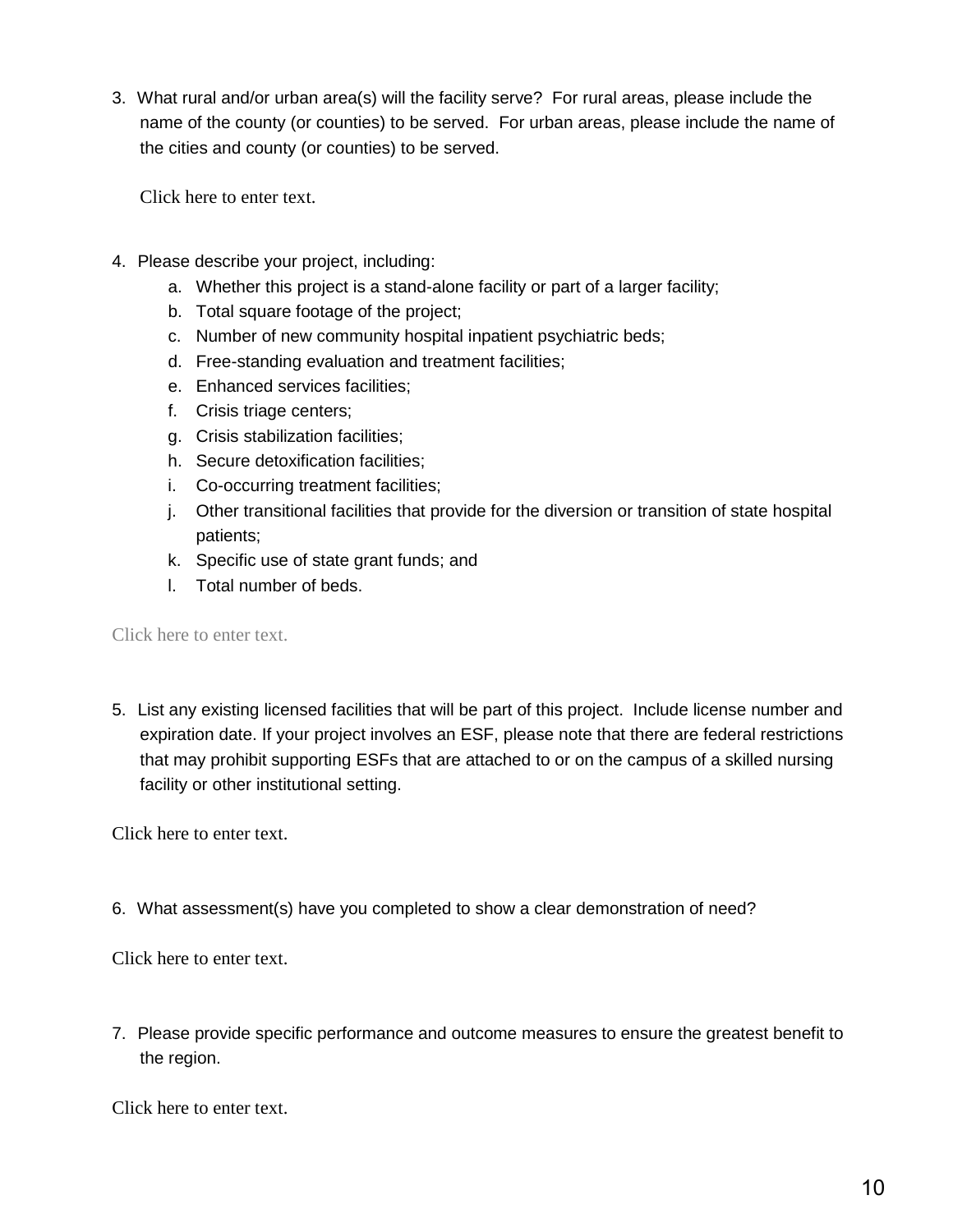8. What is your commitment to serve persons who are publicly funded?

Click here to enter text.

9. How long will your project maintain the beds or facility and how will you pay for the on-going operation of the project?

Click here to enter text.

10. Please list any local resources, including non-Medicaid operating reserves, and regional fund balances that are not contractually encumbered. Please attach Statements of Commitments for any local funding or partnership sources.

Click here to enter text.

11. What is the projected timeline for your project?

| Project                        |                   |             |             |
|--------------------------------|-------------------|-------------|-------------|
| Components                     | <b>Start Date</b> | End Date    | % Completed |
| Design                         | Click here.       | Click here. | Click here. |
| <b>Structural Modification</b> |                   |             |             |
| or Construction                | Click here.       | Click here. | Click here. |
| Occupancy                      | Click here.       |             |             |

12. How much money are you requesting from this grant program?

\$Click here to enter text.

13. What is the total project cost?<br> **13.** What is the total project cost?

Site Acquisition  $\bullet$  SClick here to enter text. Architecture and Engineering **Exercise 2018** SClick here to enter text. **Structural Modification or Construction 1997 SCLICK** here to enter text. Capitalized Equipment  $\bullet$  SClick here to enter text. Construction Management (from external sources only) \$Click here to enter text. **Contingency 6. The Contingency 3. The Contingency 3. The Contingency 3. The Contingency 3. The Contingency 3. The Contingency 3. The Contingency 3. The Contingency 3. The Contingency 3. The Contingency** 

**NOTE:** Commerce does not pay for in-house labor.

### **Cost Category Budgeted Funds**

**Total Project Cost 6. In the Solution of the Solution SCIICK here to enter text.**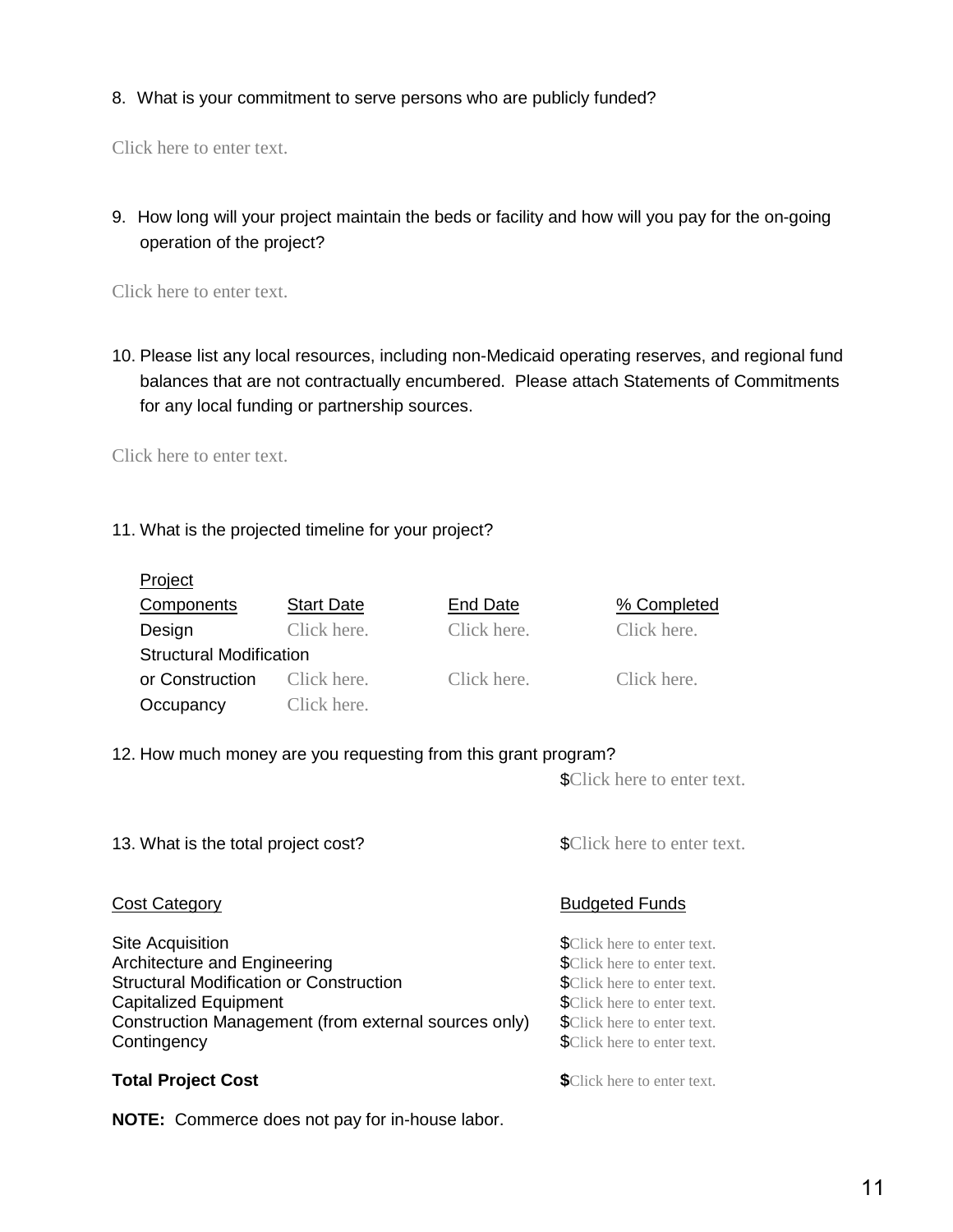What documentation do you have to support the total project cost and timeline? Please include a copy of the relevant budget and timeline information used to develop the information above.

Click here to enter text.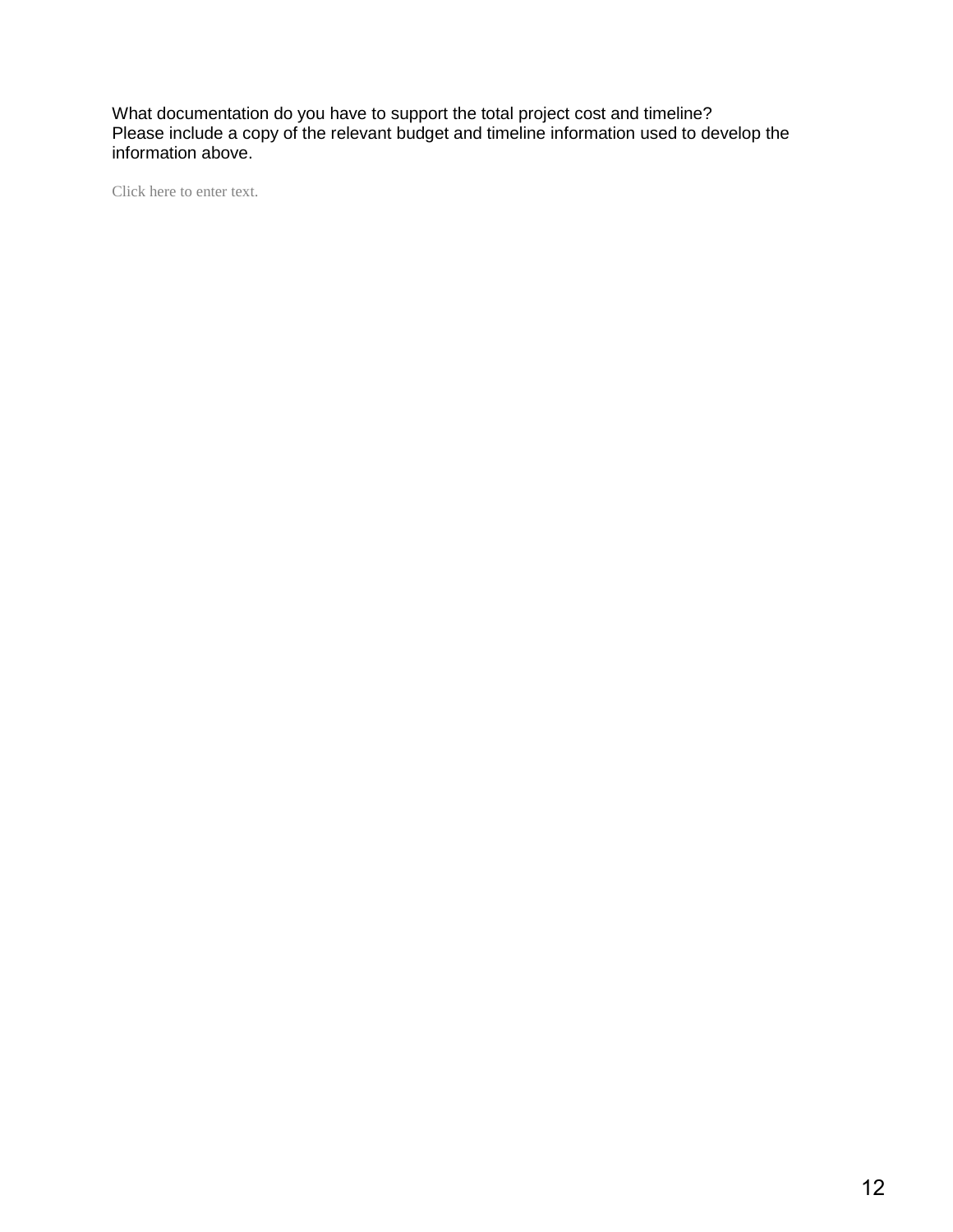

# **2016 Community Behavioral Health Beds – Acute & Residential Grant Application**

Submission deadline: **Thursday, July 28, 2016** at 5:00 p.m. (must be emailed or postmarked)

**For questions regarding the application and selection process and submission of the application:** 

**Bill Cole** Department of Commerce P.O. Box 42525 Olympia, WA 98504-2525 (360) 725-3005 [Bill.cole@commerce.wa.gov](mailto:Bill.cole@commerce.wa.gov) 

**For questions regarding Residential Treatment Facility, Hospital Licensing, or Construction Review:**

**Julie Tomaro** Department of Health (360) 236-2937

**NOTE:** If you are one of the projects listed in Section 1007(3), (4), or (7) of the 2016 Supplemental Capital Budget, please fill out this application to provide us with the information we will need to write a contract for your project. You do not have to submit this form by July 28, but the sooner you provide us with this information, the sooner we can execute a contract and start reimbursing you for eligible project costs.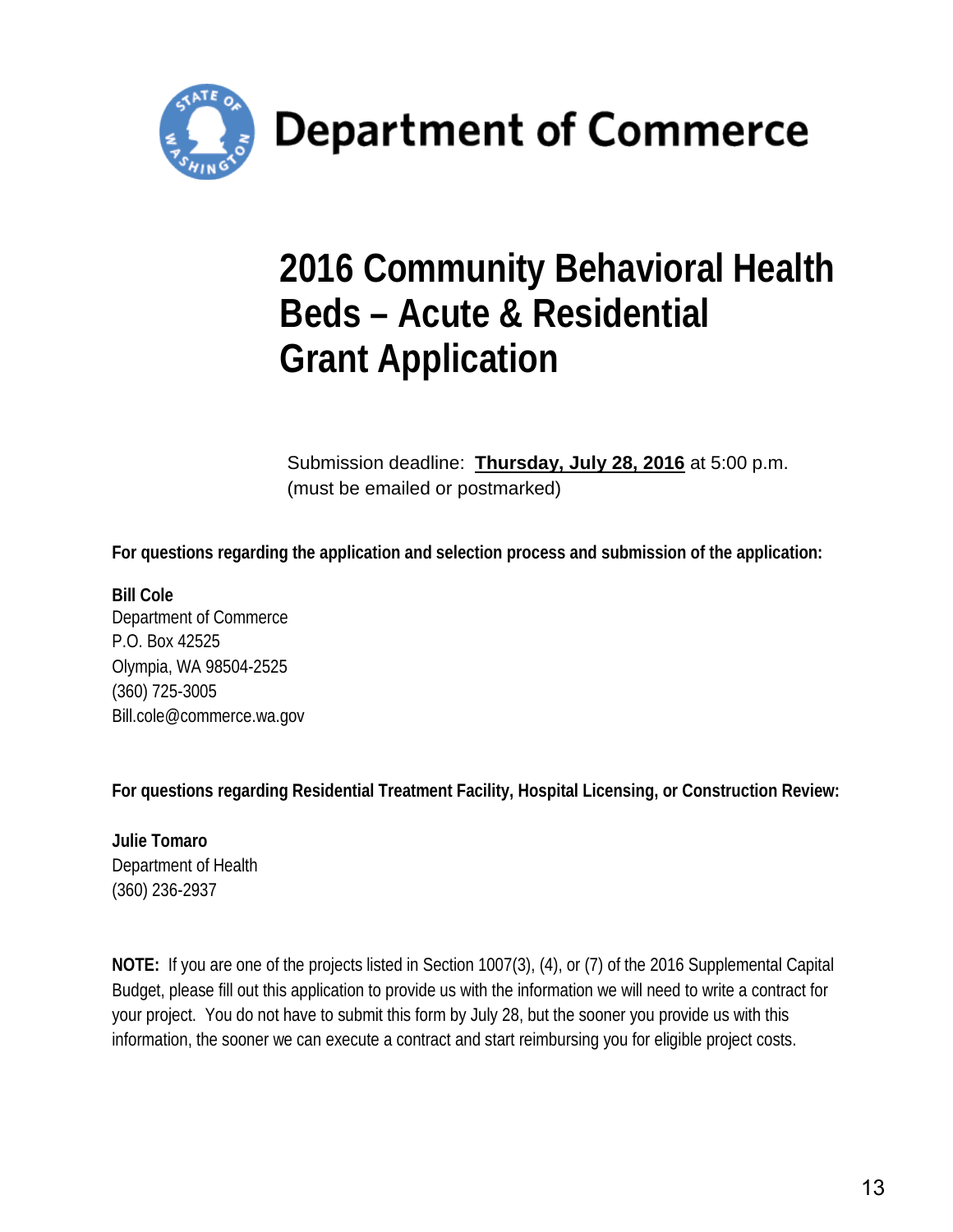# **Application Due Date: Thursday, July 28, 2016 at 5:00 p.m.**

**Please read Section 1007 of the 2016 Supplemental Capital Budget (included at the end of the application) as well as EHB 2212 prior to filling out your information and answering the questions. EHB 2212 can be found at** [http://lawfilesext.leg.wa.gov/biennium/2015-](http://lawfilesext.leg.wa.gov/biennium/2015-16/Pdf/Bills/Session%20Laws/House/2212.SL.pdf) [16/Pdf/Bills/Session%20Laws/House/2212.SL.pdf](http://lawfilesext.leg.wa.gov/biennium/2015-16/Pdf/Bills/Session%20Laws/House/2212.SL.pdf)

This application is for grants to hospitals or other entities to establish new community hospital inpatient psychiatric beds, free-standing evaluation and treatment facilities, triage facilities, or crisis stabilization facilities with sixteen or fewer beds for the purpose of providing short term detention services through the publicly funded mental health system.

Enhanced Services Facilities (ESFs) do not qualify for this grant.

**Note:** The limit of sixteen or fewer beds only applies to crisis stabilization facilities and not to other types of facilities. "Short Term" is defined as 72 hours to 14 days.

**Grant Limit:** Each competitive award is limited to \$2.0 million. If you are applying for more than one project you must indicate the priority of the projects. Based on demand, Commerce reserves the right to offer reduced award amounts in order to fully obligate the grant funding. Commerce will notify applicants prior to announcing awards to inform them of a reduced offer. Commerce also reserves the right to prioritize grants to applicants that have not previously received funding through this program.

| Applicant:                                 | Click here to enter text. |                           |                                                                    |
|--------------------------------------------|---------------------------|---------------------------|--------------------------------------------------------------------|
| <b>Contact Name:</b>                       | Click here to enter text. |                           |                                                                    |
| Phone:                                     | Click here to enter text. |                           |                                                                    |
| Email:                                     | Click here to enter text. |                           |                                                                    |
| Address:                                   | Click here to enter text. |                           |                                                                    |
| City:                                      |                           |                           | Click here to enter text. <b>WA Zip:</b> Click here to enter text. |
| County:                                    | Click here to enter text. |                           |                                                                    |
| State Legislative District of the Project: |                           | Click here to enter text. |                                                                    |
| Congressional District of the Project:     |                           | Click here to enter text. |                                                                    |

| Will your project be licensed as a psychiatric hospital (WAC 246-322) or acute care hospital |            |      |  |
|----------------------------------------------------------------------------------------------|------------|------|--|
| (WAC 246-320)?                                                                               | $\Box$ Yes | ⊟ No |  |
|                                                                                              |            |      |  |

Is your facility a critical access hospital?  $□$  Yes  $□$  No

| Do you currently have a Certificate of Need for new beds identified in this application (WAC 246- |  |  |  |
|---------------------------------------------------------------------------------------------------|--|--|--|
| $310$ ?                                                                                           |  |  |  |

| Would you be exempt from Certificate of Need requirements under EHB 2212 if you receive a |            |      |
|-------------------------------------------------------------------------------------------|------------|------|
| grant?                                                                                    | $\Box$ Yes | ⊟ No |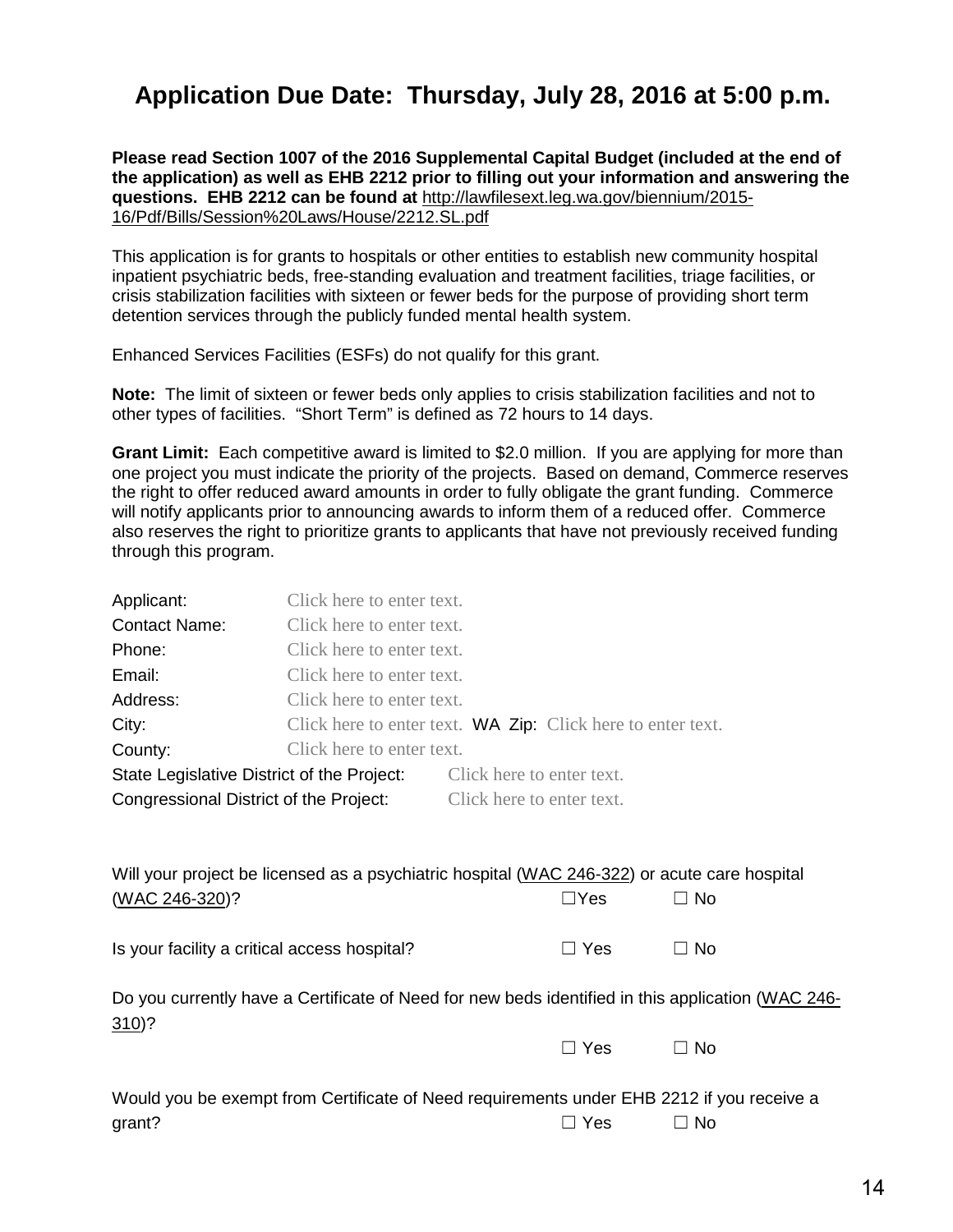For Certificate of Need questions contact the [Certificate of Need Program](http://www.doh.wa.gov/LicensesPermitsandCertificates/FacilitiesNewReneworUpdate/CertificateofNeed.aspx) at the Washington State Department of Health at (360) 236-2955. Funds awarded through this grant process may be contingent on receiving a Certificate of Need, if required for your facility. If a Certificate of Need is required for your facility, please start the application process with the Department of Health as soon as possible.

Will your project be licensed as a Residential Treatment Facility [\(WAC 246-337\)](http://apps.leg.wa.gov/wac/default.aspx?cite=246-337)?  $\Box$  Yes  $\Box$  No

1. List the Managed Care Entity or Entities (MCEs) and contact information of the person(s) you collaborated with to develop this application below. An MCE could include a: Behavioral Health Organization (BHO), Behavioral Health Administrative Services Organization (BH-ASO) or a Managed Care Organization (MCO).

| $MCE(s)$ :                | Click here to enter text. | Click here to enter text. |
|---------------------------|---------------------------|---------------------------|
| <b>MCE Contact Name:</b>  | Click here to enter text. | Click here to enter text. |
| <b>MCE Contact Phone:</b> | Click here to enter text. | Click here to enter text. |
| <b>MCE Contact Email:</b> | Click here to enter text. | Click here to enter text. |
| $MCE(s)$ :                | Click here to enter text. | Click here to enter text. |
| <b>MCE Contact Name:</b>  | Click here to enter text. | Click here to enter text. |
| <b>MCE Contact Phone:</b> | Click here to enter text. | Click here to enter text. |
| <b>MCE Contact Email:</b> | Click here to enter text. | Click here to enter text. |

- 2. If the project is not at the location above, where is your project located?
	- Address: Click here to enter text. City: Click here to enter text. WA Zip: Click here to enter text.
- 3. Please describe your project, including:
	- a. Whether this project is a stand-alone facility or part of a larger facility;
	- b. Total square footage of the project;
	- c. Number of new community hospital inpatient psychiatric beds;
	- d. Free-standing evaluation and treatment facilities;
	- e. Triage facilities;
	- f. Crisis stabilization facilities;
	- g. Specific use of state grant funds; and
	- h. Total number of beds.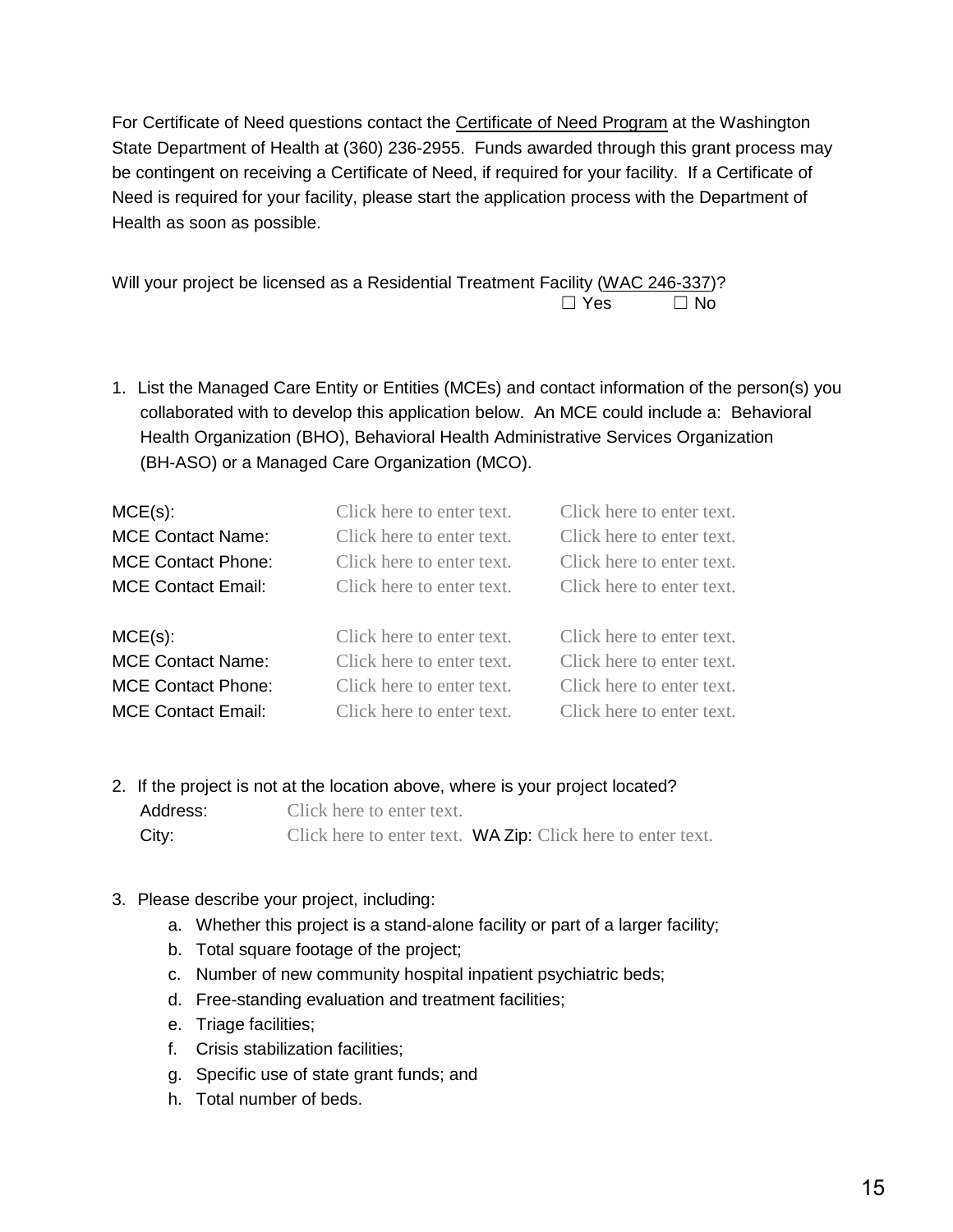Click here to enter text.

4. List any existing licensed facilities that will be part of this project. Include license number and expiration date.

Click here to enter text.

5. What assessment have you completed that the project would meet gaps in geographical access to short term detention services under Chapter 71.05 RCW in your region?

Click here to enter text.

6. What is your commitment to serve persons who are publicly funded and persons detained under the involuntary treatment act at Chapter 71.05 RCW?

Click here to enter text.

7. How long will your project maintain the beds or facility and how will you pay for the on-going operation of the project?

Click here to enter text.

8. What is your commitment to work with local courts and prosecutors to ensure that prosecutors and courts in the area served by the hospital or facility will be available to conduct involuntary commitment hearings and proceedings under Chapter 71.05 RCW?

Click here to enter text.

9. Please list any local resources, including non-Medicaid operating reserves, and regional fund balances that are not contractually encumbered. Please attach Statements of Commitments for any local funding or partnership sources.

Click here to enter text.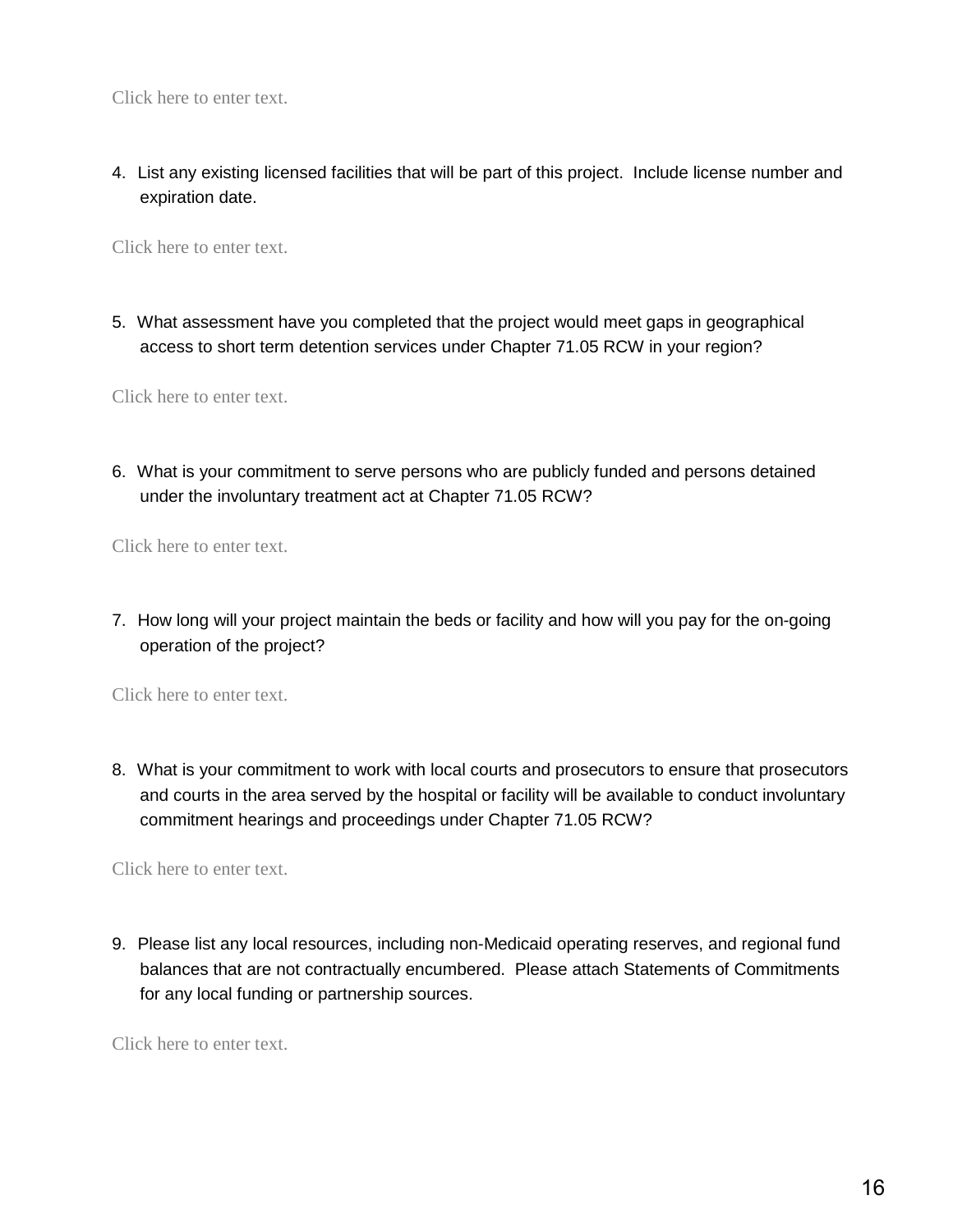#### 10. What is the projected timeline for your project?

| <b>Project</b>                                   |                   |             |                                                                            |
|--------------------------------------------------|-------------------|-------------|----------------------------------------------------------------------------|
| Components                                       | <b>Start Date</b> | End Date    | % Completed                                                                |
| Design                                           | Click here.       | Click here. | Click here.                                                                |
| <b>Structural Modification</b>                   |                   |             |                                                                            |
| or Construction                                  | Click here.       | Click here. | Click here.                                                                |
| Occupancy                                        | Click here.       |             |                                                                            |
| 12. What is the total project cost?              |                   |             | <b>\$Click here to enter text.</b><br><b>\$Click here to enter text.</b>   |
| Cost Category                                    |                   |             | <b>Budgeted Funds</b>                                                      |
| Site Acquisition<br>Architecture and Engineering |                   |             | <b>\$</b> Click here to enter text.<br><b>\$</b> Click here to enter text. |

Structural Modification or Construction **Example 2018** SClick here to enter text. Capitalized Equipment<br>Construction Management (from external sources only) \$Click here to enter text. Construction Management (from external sources only) Contingency **SCLICK here to enter text.** 

**NOTE:** Commerce does not pay for in-house labor.

What documentation do you have to support the total project cost and timeline? Please include a copy of the relevant budget and timeline information used to develop the information above.

Click here to enter text.

**Total Project Cost SCLICK here to enter text.**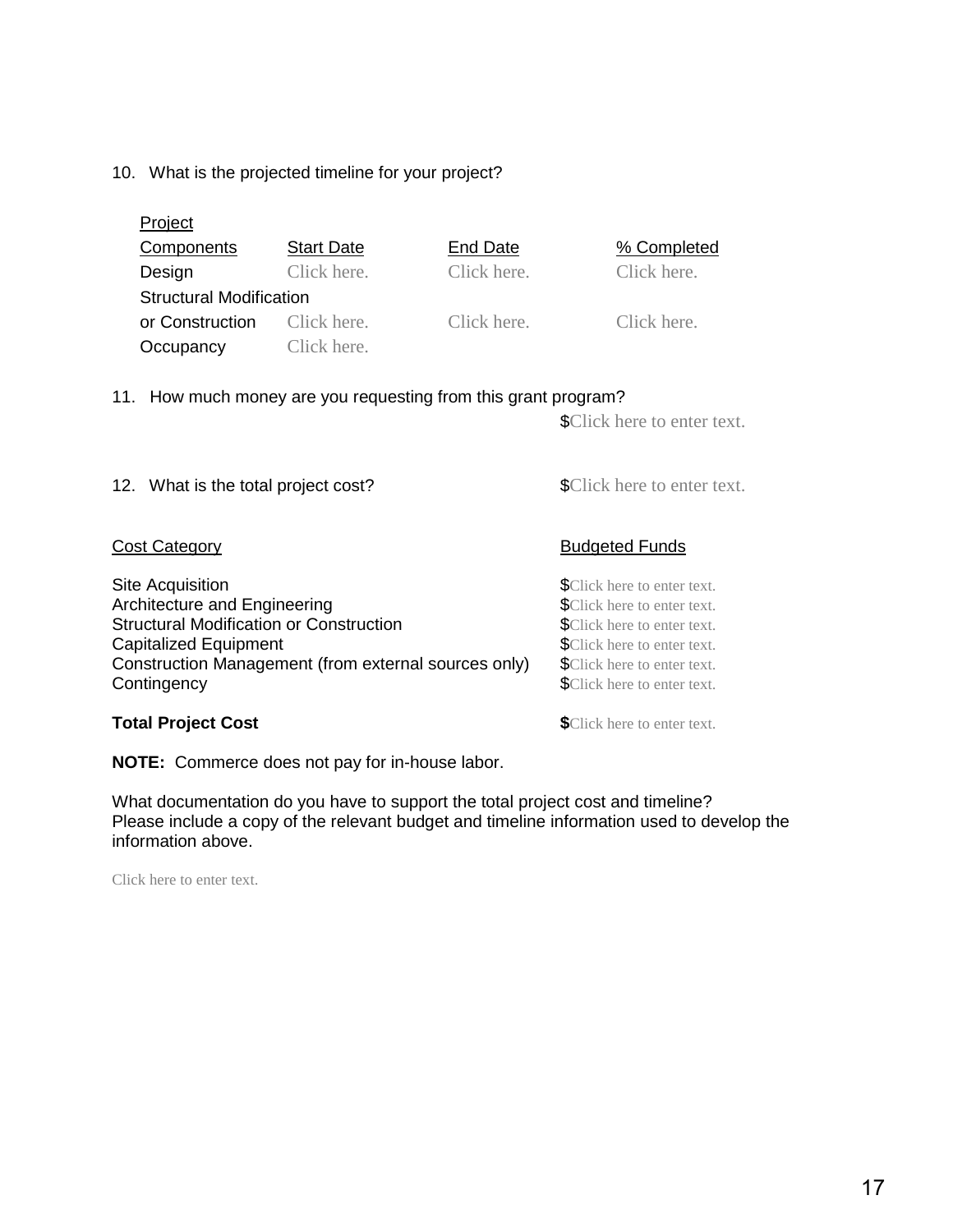#### **Sec. 1007.** 2015 3rd sp.s. c 3 s 1036 (uncodified) is amended to read as follows: **FOR THE DEPARTMENT OF COMMERCE**

Community Behavioral Health Beds - Acute & Residential (92000344)

The appropriation in this section is subject to the following conditions and limitations:

(1) The appropriation in this section is provided solely for the department of commerce, in collaboration with the department of social and health services, to issue grants to hospitals or other entities to establish new community hospital inpatient psychiatric beds, free-standing evaluation and treatment facilities, enhanced services facilities, triage facilities, or crisis stabilization facilities with sixteen or fewer beds for the purpose of providing short-term detention services through the publicly funded mental health system. Funds may be used for construction and equipment costs associated with establishment of the community hospital inpatient psychiatric beds, free-standing evaluation and treatment facilities, enhanced services facilities, triage facilities, or crisis stabilization facilities. These funds may not be used for operating costs associated with the treatment of patients using these services. The department shall establish criteria for the issuance of grants and priority must be given to those proposals to establish new community hospital inpatient psychiatric beds or free-standing evaluation and treatment facilities. The criteria must include:

(a) Evidence that the application was developed in collaboration with one or more regional support networks, as defined in RCW71.24.025;

(b) Evidence that the applicant has assessed and would meet gaps in geographical access to short-term detention services under chapter 71.05 RCW in their region;

(c) A commitment by applicants to serve persons who are publicly funded and persons detained under the involuntary treatment act under chapter 71.05 RCW;

(d) A commitment by the applicant to maintain the beds or facility for at least a ten-year period;

(e) The date upon which structural modifications or construction would begin and the anticipated date of completion of the project;

(f) A detailed estimate of the costs associated with opening the beds;

(g) The applicant's commitment to work with local courts and prosecutors to ensure that prosecutors and courts in the area served by the hospital or facility will be available to conduct involuntary commitment hearings and proceedings under chapter 71.05 RCW; and

(h) A lack of local resources, including nonmedicaid operating reserves, and regional fund balances that are not contractually encumbered.

(2) To accommodate the emergent need for inpatient psychiatric services, the department of health and the department of commerce, in collaboration with the department of social and health services shall establish a concurrent and expedited process for the purpose of grant applicants meeting any applicable regulatory requirements necessary to operate inpatient psychiatric beds, free-standing evaluation and treatment facilities, enhanced services facilities, triage facilities, or crisis stabilization facilities.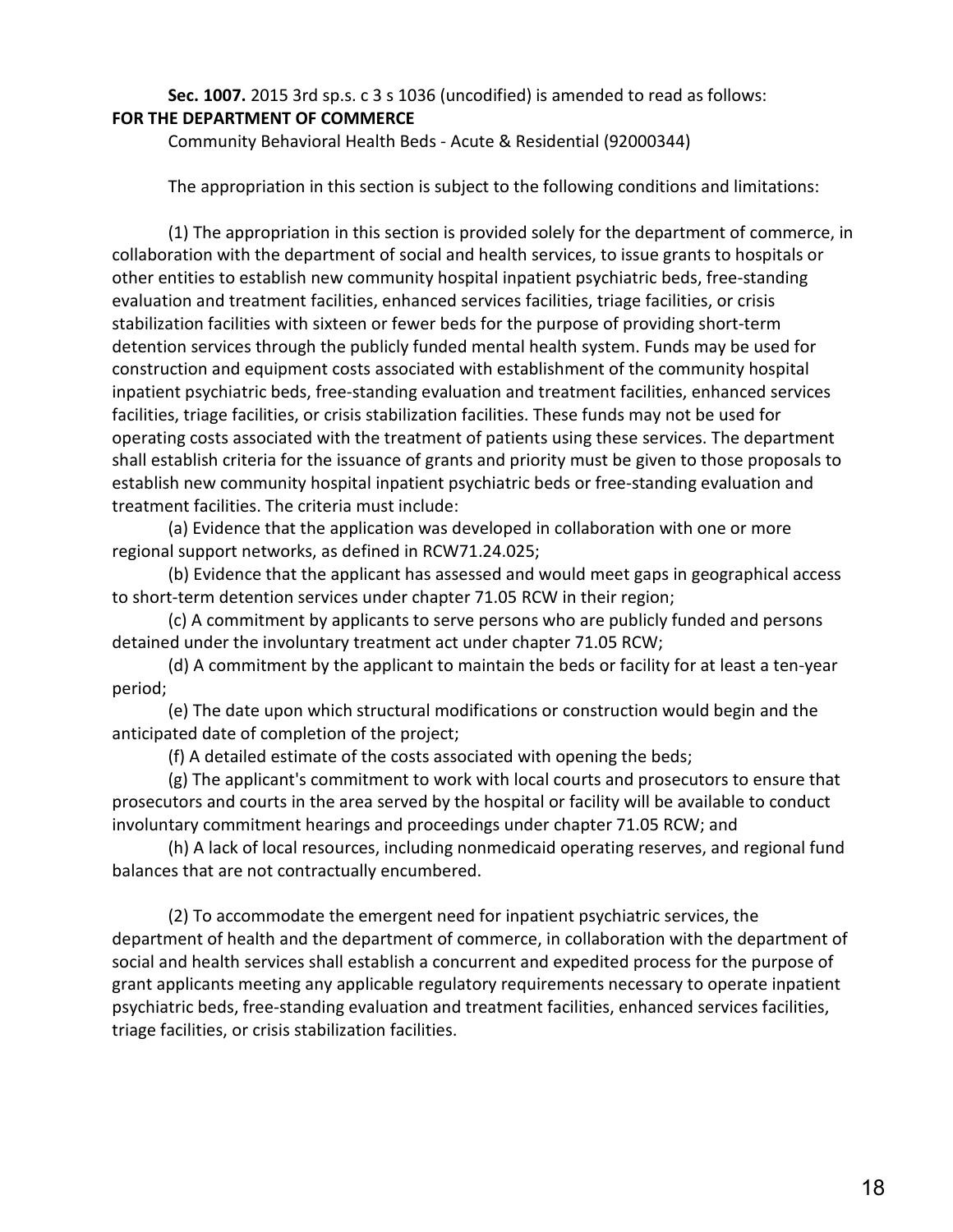(3) The following list is subject to the criteria in subsection (1) of this section:

| Cascade mental health                                             | \$3,000,000               |
|-------------------------------------------------------------------|---------------------------|
| ((Woodmont)) Kent recovery center                                 | \$5,000,000               |
| Parkside conversion to behavioral health beds                     | <u>((\$3,000,000))</u>    |
|                                                                   | \$4,000,000               |
| (Navos behavioral health center for children, youth & families    | <del>\$2,000,000</del> )) |
| Central Washington comprehensive mental health                    | \$2,000,000               |
| Swedish Ballard psychiatric unit                                  | \$3,000,000               |
| Substance abuse & mental health facilities                        | \$2,000,000               |
| Fairfax behavioral health - Providence health & services facility | \$1,000                   |
| Daybreak Youth Services                                           | \$1,500,000               |
| (4) Multicare-Franciscan joint venture                            | \$5,000,000               |

(5) State Mental Hospital Diversion Projects  $$7,552,000$ 

(a) The appropriation in this subsection is provided solely for the department of commerce, in collaboration with the department of social and health services and the health care authority, to issue grants to entities for the development of facilities that provide for the diversion or transition of patients from the state hospitals.

(b) Funds may be used for construction and equipment costs directly associated with the establishment of community hospital inpatient psychiatric beds, free-standing evaluation and treatment facilities, enhanced services facilities, crisis triage centers, and crisis stabilization facilities; secure detoxification facilities and co-occurring treatment facilities; or other transitional facilities that provide for the diversion or transition of state hospital patients. These funds may not be used for operating costs associated with the treatment of patients using these services.

(c) The department, in collaboration with the department of social and health services and the health care authority, shall establish criteria for the issuance of grants including but not limited to: (i) A clear demonstration of need; (ii) a commitment to serving persons who are publicly funded; (iii) a commitment to maintain the beds or facility for at least a ten-year period; and (iv) specific performance and outcome measures to ensure greatest benefit to the region. The department may only fund proposals that provide evidence that the application was developed in collaboration with one or more behavioral health organizations as defined in RCW71.24.025 or the health care authority in the case of an application submitted from a region that has become an early adopter of integrated medical and behavioral health services pursuant to RCW71.24.380(5). In awarding these funds, the department must prioritize an equitable distribution for facilities in both rural and urban areas with the greatest demonstrated need.

| (6) Competitive grants            | \$10,499,000 |
|-----------------------------------|--------------|
|                                   |              |
| (7) Clallam county respite center | \$847,000    |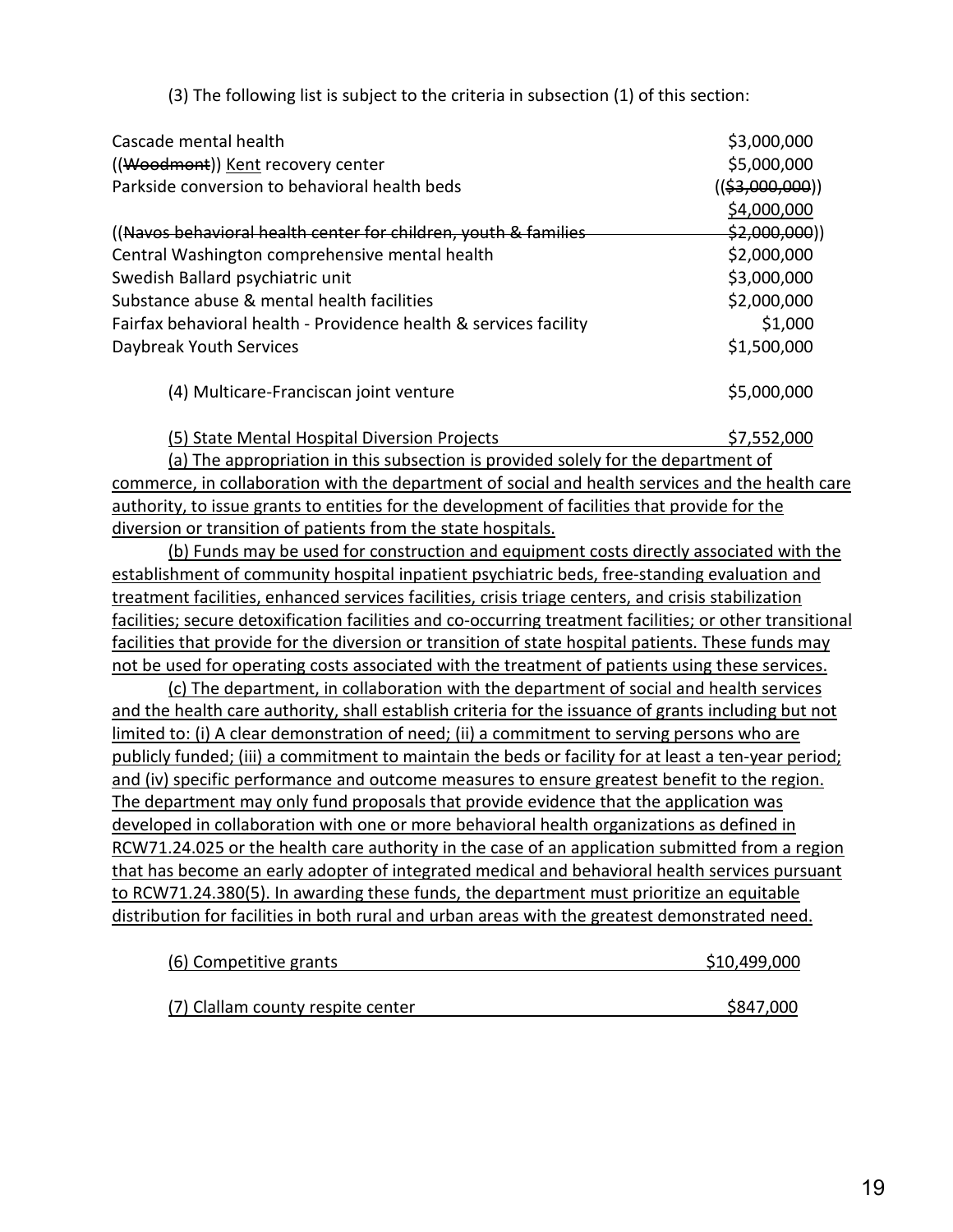Appropriation: State Building Construction Account

Prior Biennia (Expenditures)<br>
Future Biennia (Projected Costs)<br>
\$0 Future Biennia (Projected Costs)<br>TOTAL

 $(($32,000,000))$ \$44,399,000<br>\$0  $(($32,000,000))$ \$44,399,000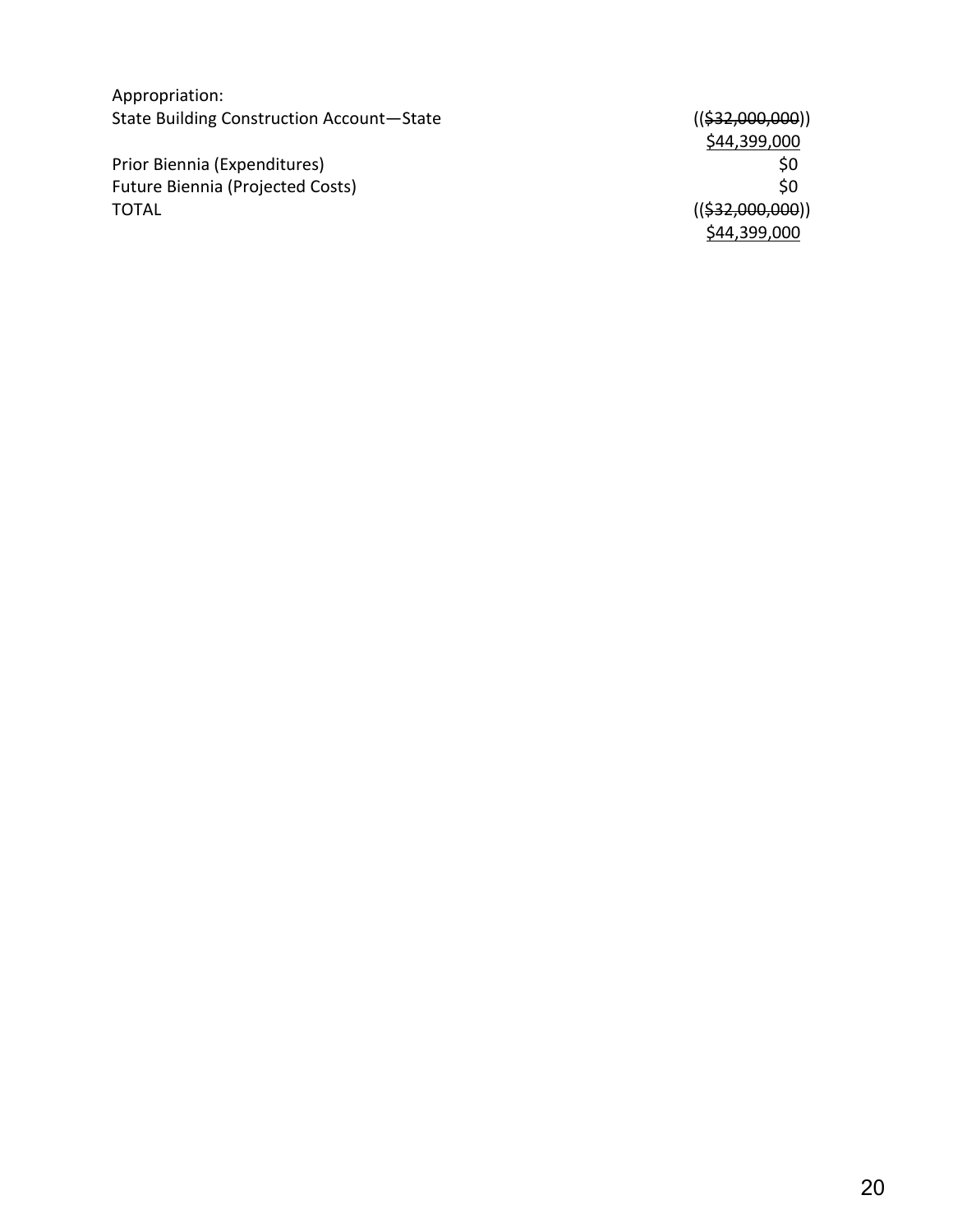## **4. Intersection of Criminal Justice and Mental Health Systems**

McEachran described a mental health case study that the jail and Prosecutor's Office recently experienced. Law enforcement is trying to protect the person. If the mental health system won't protect the person, then it's left to law enforcement and the jail. The mental health providers are saying the person is okay, and then the person is released from mental health care. The City and County don't want to move forward with charges because there is an issue of competency. The question is how to help this person and the public.

Anderson stated they can't prosecute someone who can't appreciate the criminal proceedings because of their mental health. For serious felonies, people will be sent to Western State, where providers will work with the defendant so they can eventually stand trial. Misdemeanor cases don't go through that process for several reasons.

The Task Force members discussed:

- Making sure community providers and family members are involved in the process
- The lack of outpatient services and long-term inpatient facilities to help people with significant problems
- Whether good treatment while in jail can be provided as part of the legal process for those who are too aggressive and difficult for an outpatient facility or the hospital
- Whether a more robust crisis prevention and intervention team (CPIT) program would help to keep certain people out of jail
- Figuring out a system to connect people to necessary services when they are released from jail.
- Mental health treatment standards, which are extremely restrictive so people aren't institutionalized on a flimsy basis. The County designated mental health professionals (CDMHPs) have a limited number of options for helping people.
- How law enforcement and other professionals approach people who are in a state of crisis.
- The Housing First model.
- The importance to let legislators know what isn't working. There must be communication.